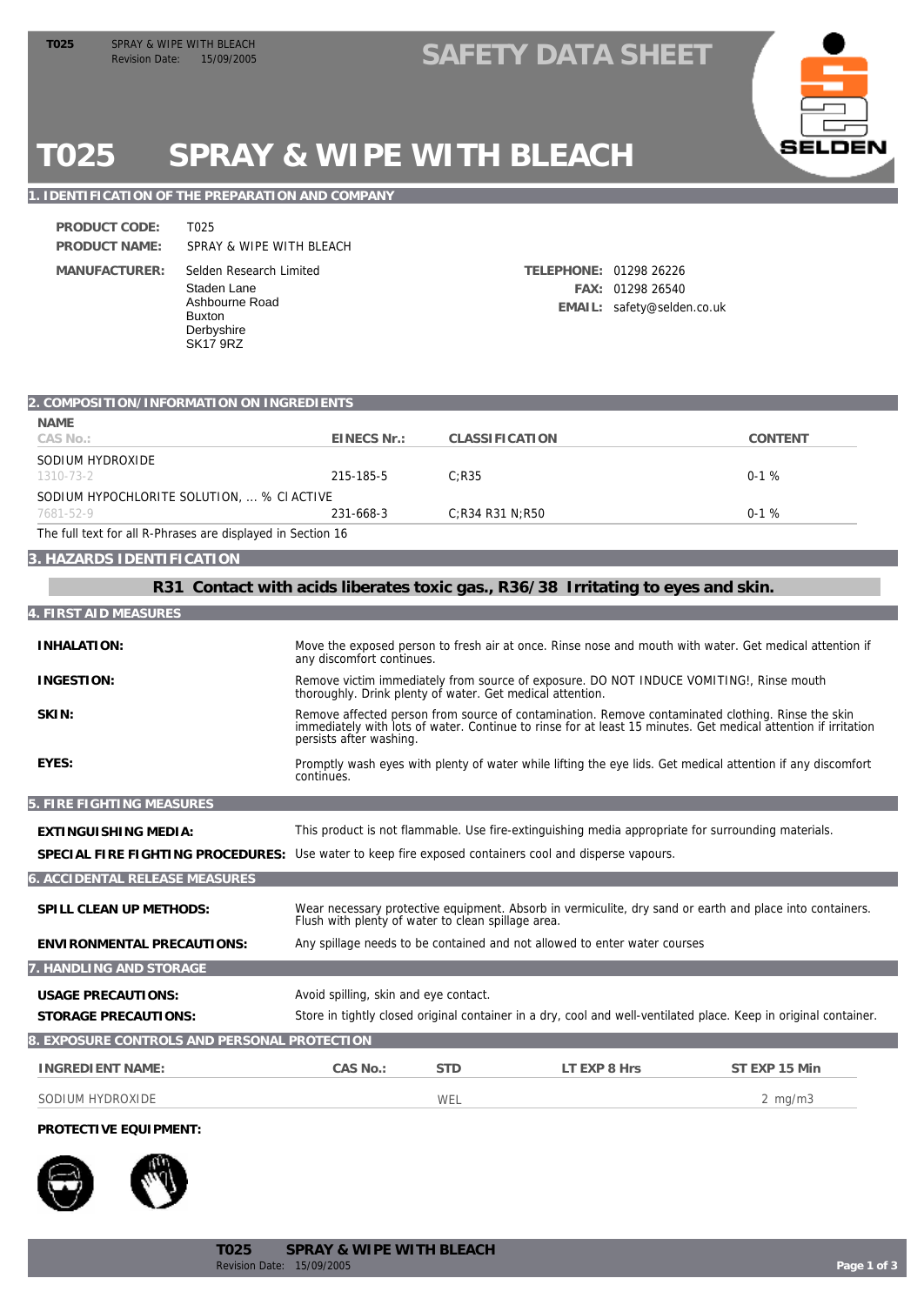### TO25 SPRAY & WIPE WITH BLEACH<br>Revision Date: 15/09/2005 **SAFETY DATA SHEET**



# **T025 SPRAY & WIPE WITH BLEACH**

#### **9. PHYSICAL AND CHEMICAL PROPERTIES**

| APPEARANCE:<br>COLOUR:<br>ODOUR:<br>BOILING POINT (°C):<br>DENSITY/SPECIFIC GRAVITY(g/ml)<br>pH-VALUE, CONC. SOLUTION:<br>SOLUBILITY: | Clear, Liquid<br>colourless<br>Perfume scent<br>> 100 C<br>$1.020 - 1.030$<br>>13<br>Soluble in water                                            |
|---------------------------------------------------------------------------------------------------------------------------------------|--------------------------------------------------------------------------------------------------------------------------------------------------|
| 10. STABILITY AND REACTIVITY                                                                                                          |                                                                                                                                                  |
| STABILITY:                                                                                                                            | Stable under normal temperature conditions. Avoid:, Contact with acids.                                                                          |
| CONDITIONS TO AVOID:                                                                                                                  | Generates toxic gas in contact with acid.                                                                                                        |
|                                                                                                                                       | HAZARDOUS COMPOSITION PRODUCTS: Fire or high temperatures create:, Toxic gases/vapours/fumes of:, Carbon dioxide (CO2). Carbon<br>monoxide (CO). |
| 11. TOXICOLOGY INFORMATION                                                                                                            |                                                                                                                                                  |
| <b>INHALATION:</b>                                                                                                                    | May cause irritation to the respiratory system.                                                                                                  |
| <b>INGESTION:</b>                                                                                                                     | Liquid irritates mucous membranes and may cause abdominal pain if swallowed. May cause stomach<br>pain or vomiting.                              |
| <b>SKIN CONTACT:</b>                                                                                                                  | Irritating to skin. Prolonged or repeated exposure may cause severe irritation.                                                                  |
| <b>EYE CONTACT:</b>                                                                                                                   | Irritation of eyes and mucous membranes.                                                                                                         |
| 12. ECOLOGICAL INFORMATION                                                                                                            |                                                                                                                                                  |
| ECOTOXICITY:                                                                                                                          | Not classed as Hazardous to the Environment but release to the environment should be avoided.                                                    |
| 13. DISPOSAL CONSIDERATIONS                                                                                                           |                                                                                                                                                  |
| <b>DISPOSABLE METHODS:</b>                                                                                                            | Dispose of waste and residues in accordance with local authority requirements.                                                                   |
| 14. TRANSPORT INFORMATION                                                                                                             |                                                                                                                                                  |

**LABEL FOR CONVEYANCE:**



| UN No ROAD:              | 1760                                                          |
|--------------------------|---------------------------------------------------------------|
| UK ROAD TRANSPORT CLASS: | 8                                                             |
| UK ROAD PACK GR.:        | Ш                                                             |
| ADR CLASS NO.:           | 8                                                             |
| ADR CLASS:               | Class 8: Corrosive substances.                                |
| PROPER SHIPPING NAME I:  | CORROSIVE LIQUID, NOS (Sodium hydroxide, Sodium hypochlorite) |
| UN No SEA:               | 1760                                                          |
| <b>IMDG CLASS:</b>       | 8                                                             |
| UN $NO.$ AIR:            | 1760                                                          |
| <b>ICAO CLASS:</b>       | 8                                                             |